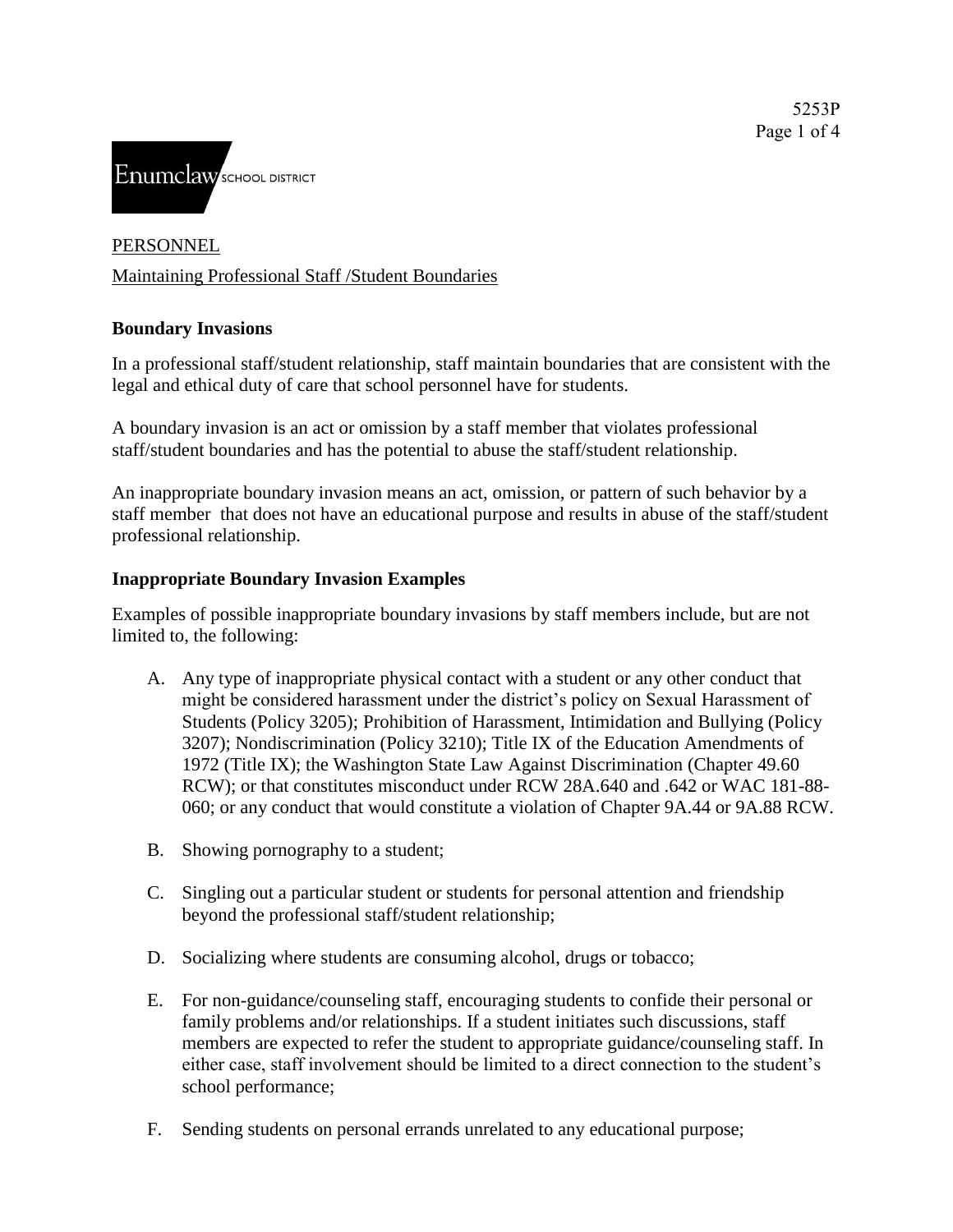- G. Banter, allusions, jokes or innuendos of a sexual nature with students;
- H. Disclosing personal, sexual, family, employment concerns or other private matters to one or more students;
- I. Addressing students or permitting students to address staff members with personalized terms of endearment, pet names, or otherwise in an overly familiar manner;
- J. Maintaining personal contact with a student outside of school by phone, e-mail, instant messenger or Internet chat rooms, social networking websites, or letters beyond homework or other legitimate school business without including the building administrator/supervisor and parent/guardian;
- K. Exchanging personal gifts, cards, or letters with an individual student;
- L. Socializing or spending time with students (including but not limited to activities such as going out for beverages, meals or movies, shopping, traveling and recreational activities) outside of school-sponsored events, except as participants in organized community activities;
- M. Giving a student a ride alone in a vehicle in a non-emergency situation;
- N. Unnecessarily invading a student's privacy, (e.g. walking in on the student in the bathroom);
- O. Soliciting phone, email, text messages or other forms of written or electronic communication to students without building administrator/supervisor and parent permission when the communication is unrelated to school work or other legitimate school business; or
- P. Any other conduct that fails to maintain professional staff/student boundaries.

#### **Appearances of Impropriety**

The following activities are boundary invasions and can create an actual impropriety or the appearance of impropriety. Whenever possible, staff should avoid these situations. If unavoidable these activities should be pre-approved by the appropriate administrator. If not preapproved, the staff member must report the occurrence to the appropriate administrator as soon as possible.

- A. Being alone with an individual student out of the view of others;
- B. Inviting or allowing individual students to visit the staff member's home;
- C. Visiting a student's home; or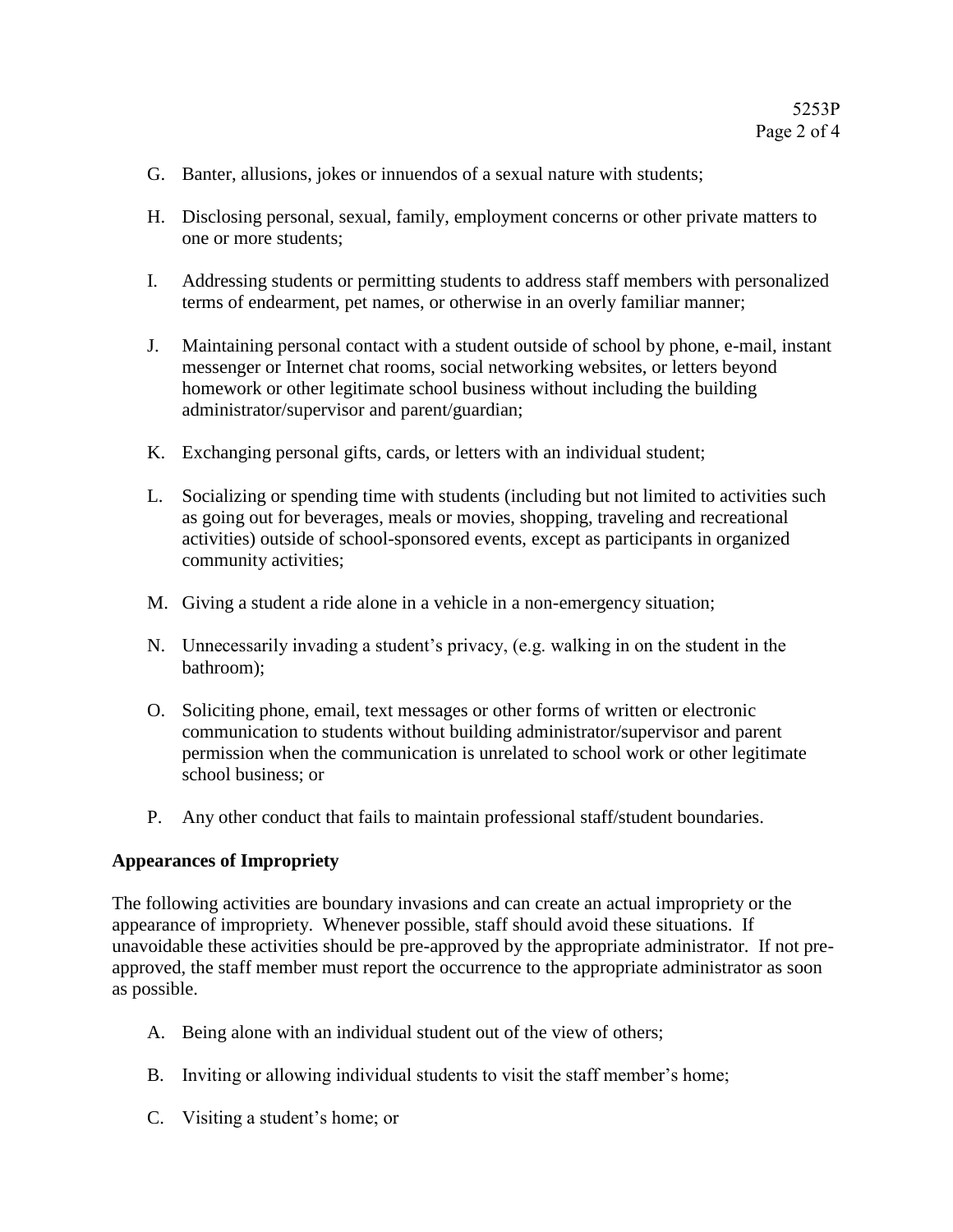D. Sending or soliciting email, text messages or other electronic communications to the student, even when the communication relates to school business, except where the parent or guardian and building administrator/supervisor has consented to such communications and receives a copy of the communication. Staff should use school email addresses and phone numbers and the parent/guardian phone numbers for communications with students, except in emergency situations.

## **Reporting Violations**

Students and their parents/guardians are strongly encouraged to notify the principal (or other administrator) if they believe a staff member may be engaging in conduct that violates this policy or procedure.

Staff members are required to promptly notify the principal or the supervisor of the employee or volunteer suspected of engaging in inappropriate conduct that violates this policy or procedure.

The administrator to whom a boundary invasion concern is reported must document, in writing, the concern and provide a copy of the documentation to the Director of Human Relations. The Director of Human Relations will maintain a file documenting reports of this nature which are made.

## **Reporting Sexual Abuse**

All professional school personnel who have reasonable cause to believe that a student has experienced sexual abuse by a staff member, volunteer, or agency personnel working in the school are required to make a report to Child Protective Services or law enforcement pursuant to [board policy](http://www.boarddocs.com/wa/wssda/Board.nsf/goto?open&id=8U6VHC808EE1) and [procedure 3421, Child Abuse, Neglect and Exploitation Prevention,](http://www.boarddocs.com/wa/wssda/Board.nsf/goto?open&id=8U6VHP8099CA) and [Chapter 26.44,](http://apps.leg.wa.gov/rcw/default.aspx?cite=26.44) RCW. Reporting suspected abuse to the building principal or supervisor does not relieve professional school personnel from their reporting responsibilities and timelines.

## **Disciplinary Action**

Staff violations of this policy may result in disciplinary action up to and including dismissal. The violation may also be reported to the state Office of Professional Practices.

## **Training**

All new employees and volunteers will receive training on appropriate staff/student boundaries within three months (or insert number of days/months) of employment or service. Continuing staff will receive training every three years.